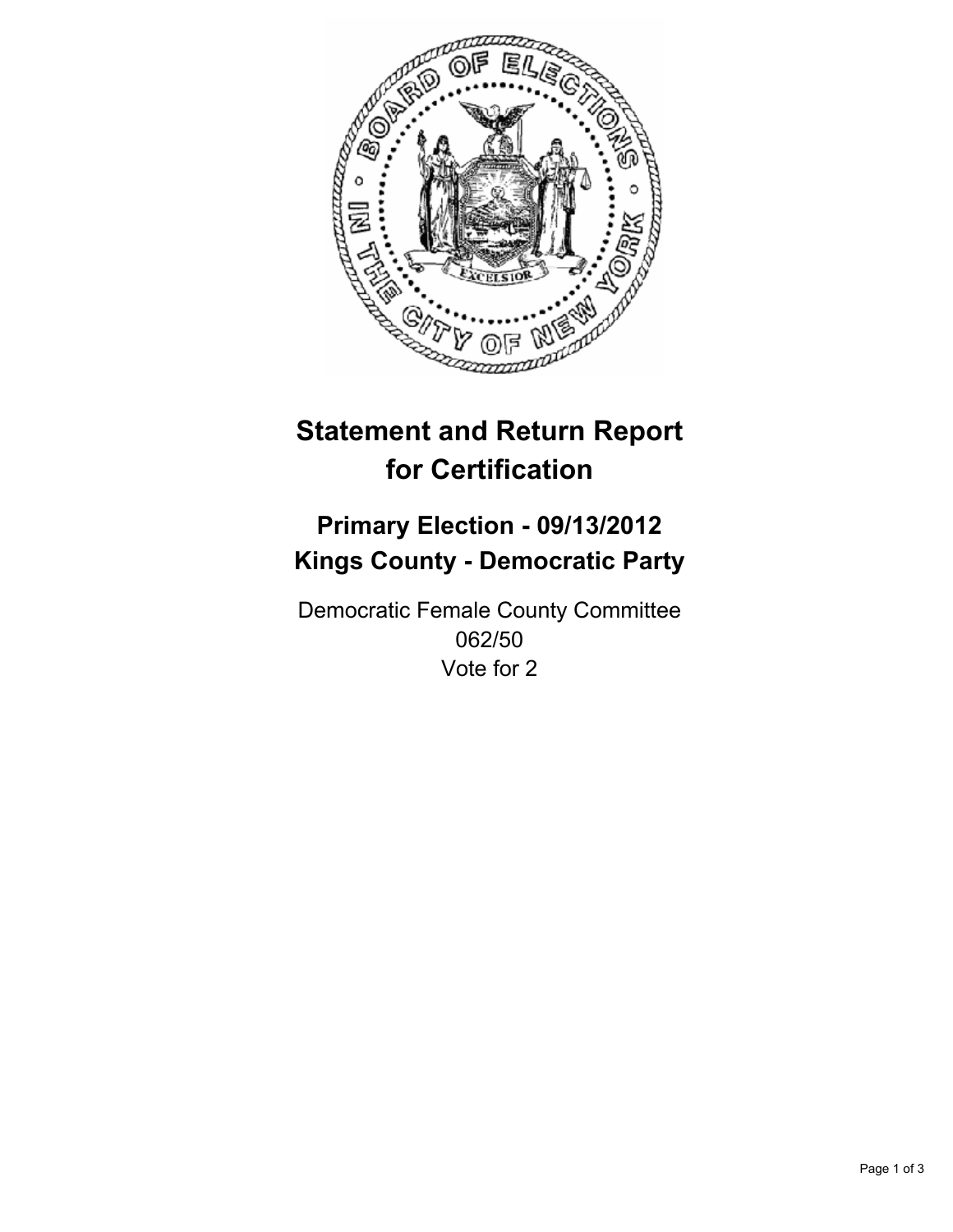

## **Assembly District 50**

| <b>PUBLIC COUNTER</b>                                    | 307 |
|----------------------------------------------------------|-----|
| <b>EMERGENCY</b>                                         | 47  |
| ABSENTEE/MILITARY                                        | 7   |
| FEDERAL                                                  | 0   |
| <b>SPECIAL PRESIDENTIAL</b>                              | 0   |
| <b>AFFIDAVIT</b>                                         | 1   |
| <b>Total Ballots</b>                                     | 362 |
| Less - Inapplicable Federal/Special Presidential Ballots | 0   |
| <b>Total Applicable Ballots</b>                          | 362 |
| <b>REBECA MASRI</b>                                      | 47  |
| MIGUELINA MARTINEZ                                       | 64  |
| <b>LEAH WEISER</b>                                       | 20  |
| <b>Total Votes</b>                                       | 131 |
| Unrecorded                                               | 593 |